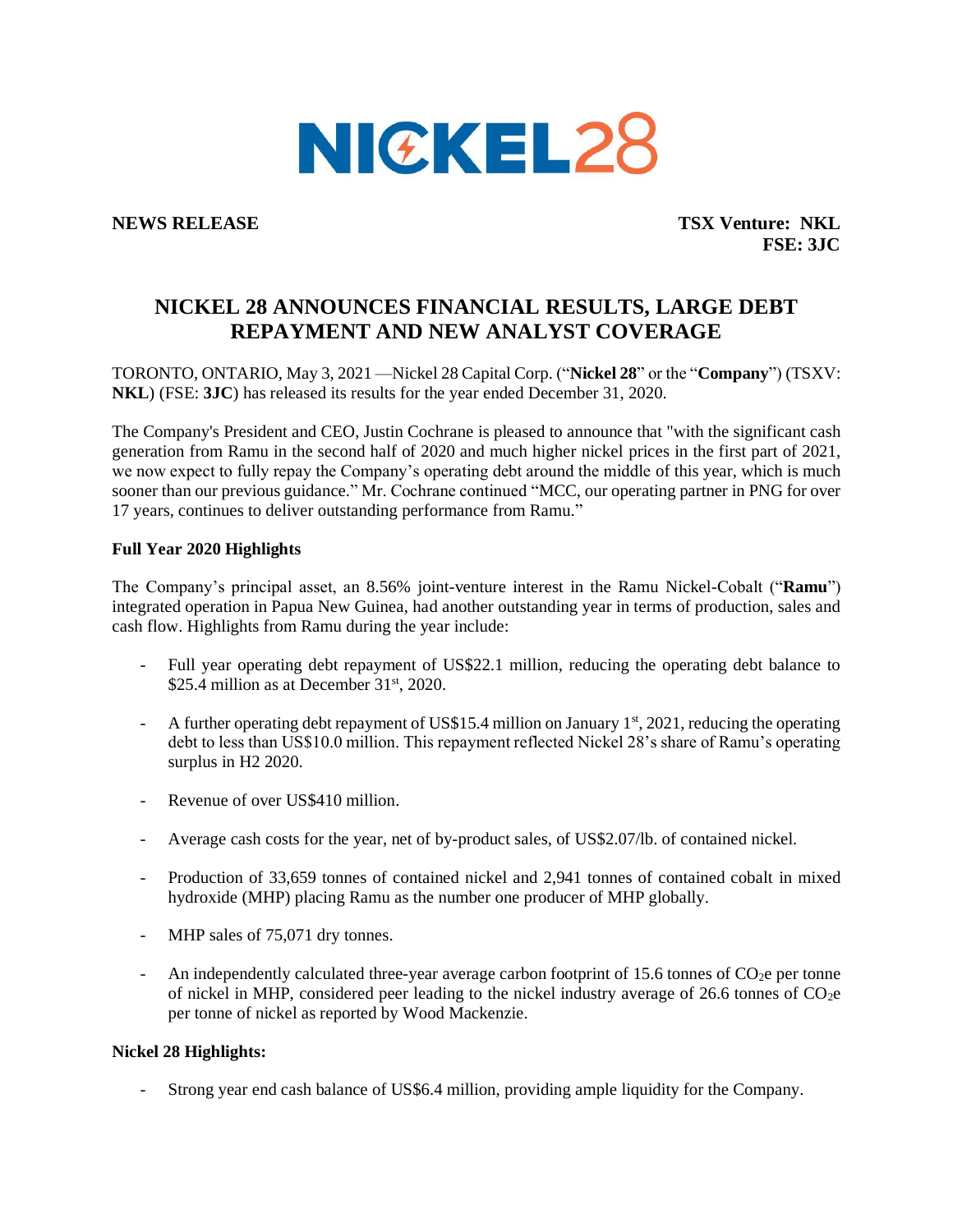- Non-recourse joint-venture debt, as of January 2<sup>nd</sup> 2021, of US\$91.6 million, consisting of US\$10.0 million of operating debt and US\$81.7 million of construction debt.
- Sale of two non-core assets in Papua New Guinea for cash milestone payments and royalty agreements on each property.
- New public listing on the Frankfurt Stock Exchange, under the symbol 3JC.
- New research coverage from Arlington Group Asset Management. The report can be found here: [https://mcusercontent.com/bcf952a3fa8185f9a112ba741/files/f7cf6109-c3d6-4e28-a5f0-](https://mcusercontent.com/bcf952a3fa8185f9a112ba741/files/f7cf6109-c3d6-4e28-a5f0-50f18d835452/Nickel_28_First_Final.pdf) [50f18d835452/Nickel\\_28\\_First\\_Final.pdf](https://mcusercontent.com/bcf952a3fa8185f9a112ba741/files/f7cf6109-c3d6-4e28-a5f0-50f18d835452/Nickel_28_First_Final.pdf)

"We continue to see significant tightness in the nickel market, particularly for Ramu's mixed hydroxide product. With LME nickel prices currently trading close to US\$8.00 per pound of nickel, and Ramu fortunately not seeing any production impact from the Covid-19 pandemic, we are expecting another outstanding year of production, sales and cash flow from our Ramu JV," stated Anthony Milewski, chairman of the Company's board of directors.

# **About Nickel 28**

Nickel 28 Capital Corp. is a nickel-cobalt producer through its 8.56% joint-venture interest in the producing, long-life and world-class Ramu Nickel-Cobalt Operation located in Papua New Guinea. Ramu provides Nickel 28 with significant attributable nickel and cobalt production thereby offering our shareholders direct exposure to two metals which are critical to the adoption of electric vehicles. In addition, Nickel 28 manages a portfolio of 13 nickel and cobalt royalties on development and exploration projects in Canada, Australia and Papua New Guinea.

### **Cautionary Note Regarding Forward-Looking Statements**

This news release contains certain information which constitutes 'forward-looking statements' and 'forward-looking information' within the meaning of applicable Canadian securities laws. Any statements that are contained in this news release that are not statements of historical fact may be deemed to be forwardlooking statements. Forward-looking statements are often identified by terms such as "may", "should", "anticipate", "expect", "potential", "believe", "intend" or the negative of these terms and similar expressions. Forward-looking statements in this news release include, but are not limited to: statements and figures with respect to the operational and financial results; statements with respect to the prospects of nickel and cobalt in the global electrification of vehicles; statements related to the repayment of the Company's Ramu operating debt; statements related to the production impacts of the Covid-19 pandemic; and statements with respect to the business and assets of the Company and its strategy going forward. Readers are cautioned not to place undue reliance on forward-looking statements. Forward-looking statements involve known and unknown risks and uncertainties, most of which are beyond the Company's control. Should one or more of the risks or uncertainties underlying these forward-looking statements materialize, or should assumptions underlying the forward-looking statements prove incorrect, actual results, performance or achievements could vary materially from those expressed or implied by the forwardlooking statements.

The forward-looking statements contained herein are made as of the date of this release and, other than as required by applicable securities laws, the Company does not assume any obligation to update or revise them to reflect new events or circumstances. The forward-looking statements contained in this release are expressly qualified by this cautionary statement.